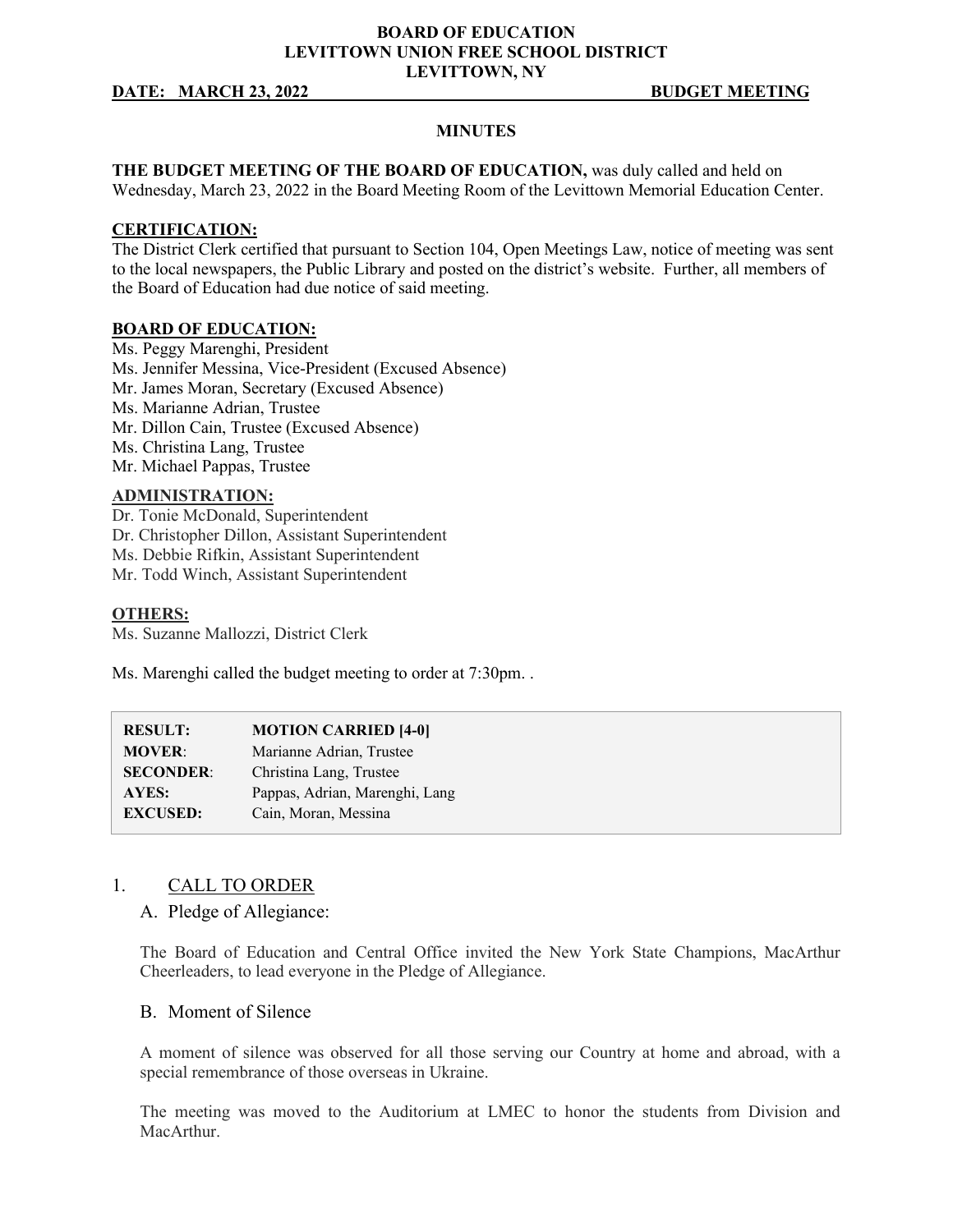# MINUTES March 23, 2022 Page - 2

## II. PRESENTATIONS

# A. Drama Presentation - Division Avenue High School

Division Avenue High School, under the direction of Ryan Nolin, performed two musical numbers from the musical Hello Dolly! Performances begin tonight, March 24th and run through Saturday, March 26th. Board members and Central Office were delighted by the presentation.

# III. RECOGNITIONS

# A. MacArthur High School Cheerleaders

Mr. Sheehan, Principal of MacArthur HS, introduced Mrs. Lisa Nessler, head coach of the newly crowned New York State Championship team, MacArthur Varsity Cheerleaders. She introduced team members, Phyllis Angieri, Stephanie Calderon, Leah Calvo, Mikayla Caraballo, Lauren Dean, Joavanna DiChiara, Madison Drauch, Giselle Encarnacion, Mikayla Finamore, Serena Guzman, Kate Irwin, Emma Koehler, Kelly O'Leary, Michelle O'Malley, Tiffany Pereira, Gabrielle Raia, Bailey Rothman, Cami Sandkuhl, Amanda Shinn, Leah Spinoso, Stella Stark, Olivia Weber, Julie Weltner and Kylie Zanelli, who received a gift of a photo, originally published in Newsday, by the members of Central Office and the Board of Education. Congratulations to all!

# B. LYOUTH Organization

Mr. Winch introduced the Advisors of the LYouth organization program for both Division and MacArthur. *"Founded in 2015, Levittown Community Action Coalition (LCAC) is comprised of a dedicated group of representatives from schools, police and fire departments, hospitals, libraries, counseling centers, businesses, clergy, and non-profits in the Levittown, Island Trees, and surrounding communities working together to reduce substance misuse and prevent underage drinking through recognition, education, and awareness. Tonight we are honored to recognize several of our high school students who are involved in the youth division of the Levittown Community Action Coalition. LYOUTH, or Levittown Young Organizers United to Help, was organized several years ago with the creation of the Coalition as a way to energize our youth to raise awareness about the risks and consequences of drug and alcohol abuse. This group of students, led by district and LCAC advisors, has worked tirelessly through it inception at raising awareness through a variety of projects, including a Sticker Shock Campaign, Drug Take-Back Events, Environmental Scans, Media Campaigns, Town Hall Meetings, and Presentations. Most recently, several members of LYOUTH were selected to participate in the National Youth Advisory Council forum through the Community Anti-Drug Coalitions of America (CADCA) at their National Leadership Forum in National Harbor, Maryland. Our students were selected to play leadership roles at the conference, and also had the opportunity to educate policymakers in Congress about the importance of substance use and misuse prevention and the need for continued funding at the highest level. Being a part of LYOUTH provides our students with tremendous opportunities to benefit their community and to enhance their own leadership skills. As the coalition and LYOUTH is a combined effort with the Levittown and Island Trees school districts, it provides our students with the opportunity to make connections with other like-minded students outside of their high school. It is extra special because standing up for what's right by sharing the dangers of drug and alcohol use isn't always the most popular things for high school students to do. We commend them for their choices and for giving back to the Levittown community and are so proud of their efforts*." Each student received a certificate and congratulations from the Board of Education.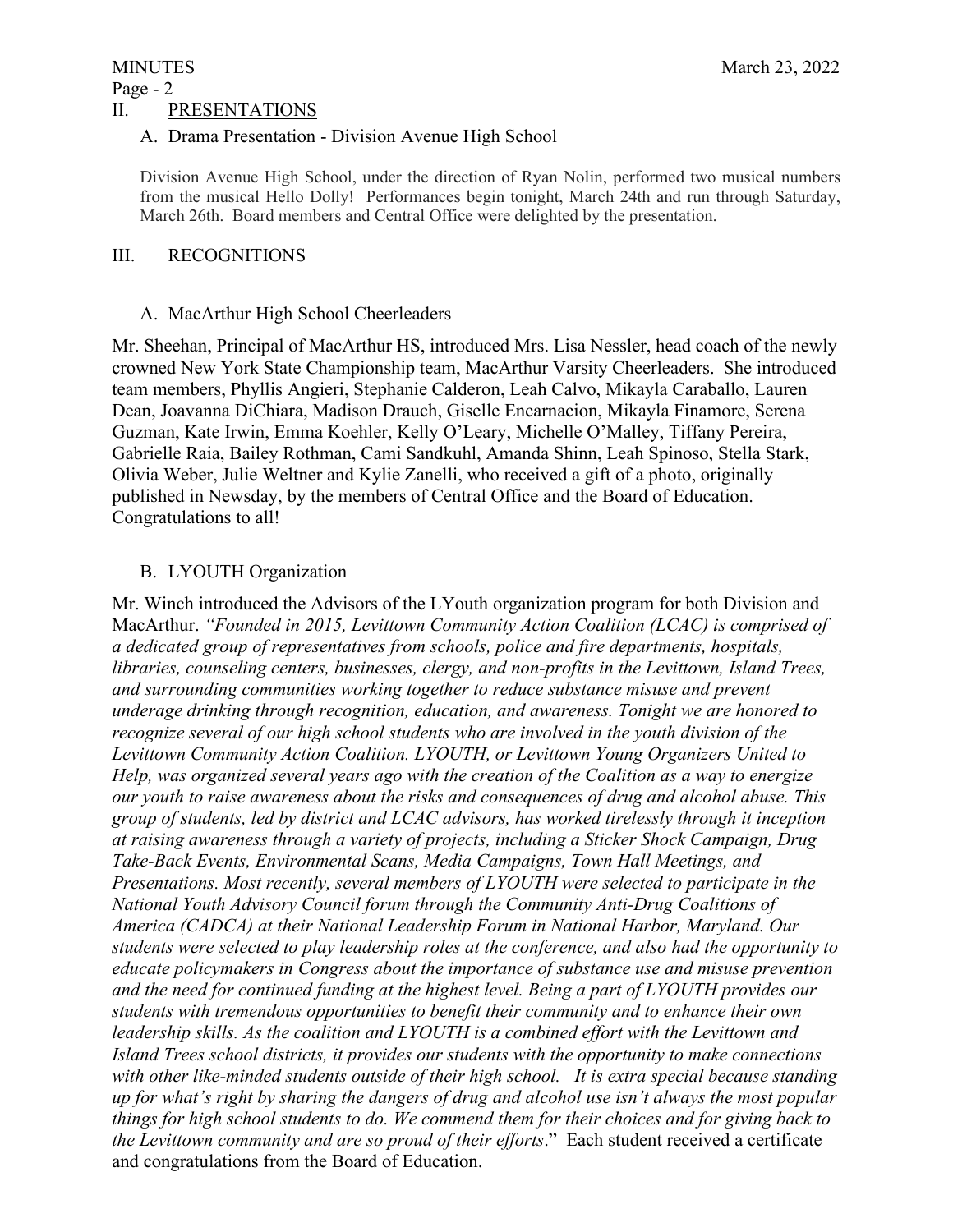## Page - 3

From Division Avenue HS, introduced by their advisor, Wajeeh Akbar, Sofia Ferreiro, Nabiha Khan, Ryan Klass, Muskan Kumar, Danica Prokay, Julianna Ryley, Cole Stellman, Samantha Vedder, Manas Verma, Brendan Connolly, Christopher Evans, Elena Tavarez, Samantha Cannata, Daniel Collins, Ashley Dwyer, Zion Kang, Emily Leicht, Maya Reetz, Thadar Thant, Aakash Veeravalli, Erica Brady, Anna Herschman, Isabella Saint. MacArthur students were introduced by Advisor Lisa Dimitri: Thomas Bennett, Sofia Dandry, Isabella DaRold, Emily Fabrizio, Emily Flanagan, Christopher Marine, Ryan Murphy, Isabella Rincon and Kayla Scurry.

## C. Valedictorian/Salutatorian Recognition

The Board of Education and Central Office bestowed the following awards to the Valedictorians and Salutatorians for the Class of 2022 from Division Avenue and MacArthur High Schools.

Mr. John Coscia, Principal of Division Avenue HS awarded the Salutatorian honor to Grace Lim. *"While enrolled at Division Avenue High School she has taken 21 advanced placement and accelerated classes to propel her to the top of her class. She has spent four years on the high honor roll while being named an AP Scholar with distinction and earning her place in the National Honor Society. Grace sets herself apart in the field of music where she serves on the Chamber Orchestra and has been a member of the Tri-M Music Honor Society for four years. As an outstanding member of Tri-M she has participated in LISFA, All-County and All-State performances as well as playing in the Pit Orchestra during our annual musical. She is so passionate and exceptional in the field of music that she teaches piano on the weekends to young children between the ages of five and seven years old on her free time. In her Sophomore year, Grace was recognized as the Hugh O'Brien Youth Leadership Award winner and was subsequently approached by her advisors to run for Class Office and Student Council. Her leadership skills grew as she became the Vice President of Student Council. Here she helped organize many school events such as Spirit Week, Spirit Night, Homecoming and the annual Thanksgiving Food Drive. Much like her classmates, Grace is an outstanding citizen and does many community service events such as the annual Kiwanis Thanksgiving Food Drive and the Light the Night event to give back to the Levittown community through participating in the Key Club. She also spends time volunteering for the Teen Advisory Board where they discuss new programs available for teens at the Levittown Public Library. As if all of this was not enough, Grace is also a member of the Varsity Badminton team, the Unity and Cultural Diversity Club, Math Honor Society and National Art Honor Society.We congratulate Grace Lim on being named the Salutatorian for the Class of 2022 with a GPA of 102.8842. When she graduates she will be attending NYU and majoring in Finance."* 

Valedictorian honors go to Simar Parmar: *Our Valedictorian, Simar Parmar, is an extraordinary young woman who represents Division Avenue High School with true character, respect, intelligence, humility and pride. Ever since she entered Division Avenue, our staff was astounded and impressed by her poise and grace under pressure. Simar is an intrinsic learner and holds herself to the highest of standards. Over the course of her four years at our school, Simar enrolled in 21 Accelerated and Advanced Placement courses where she maintained her place on the High Honor Roll and earned the distinction of being named an AP Scholar with distinction, a National Merit Commended Scholar and an AP*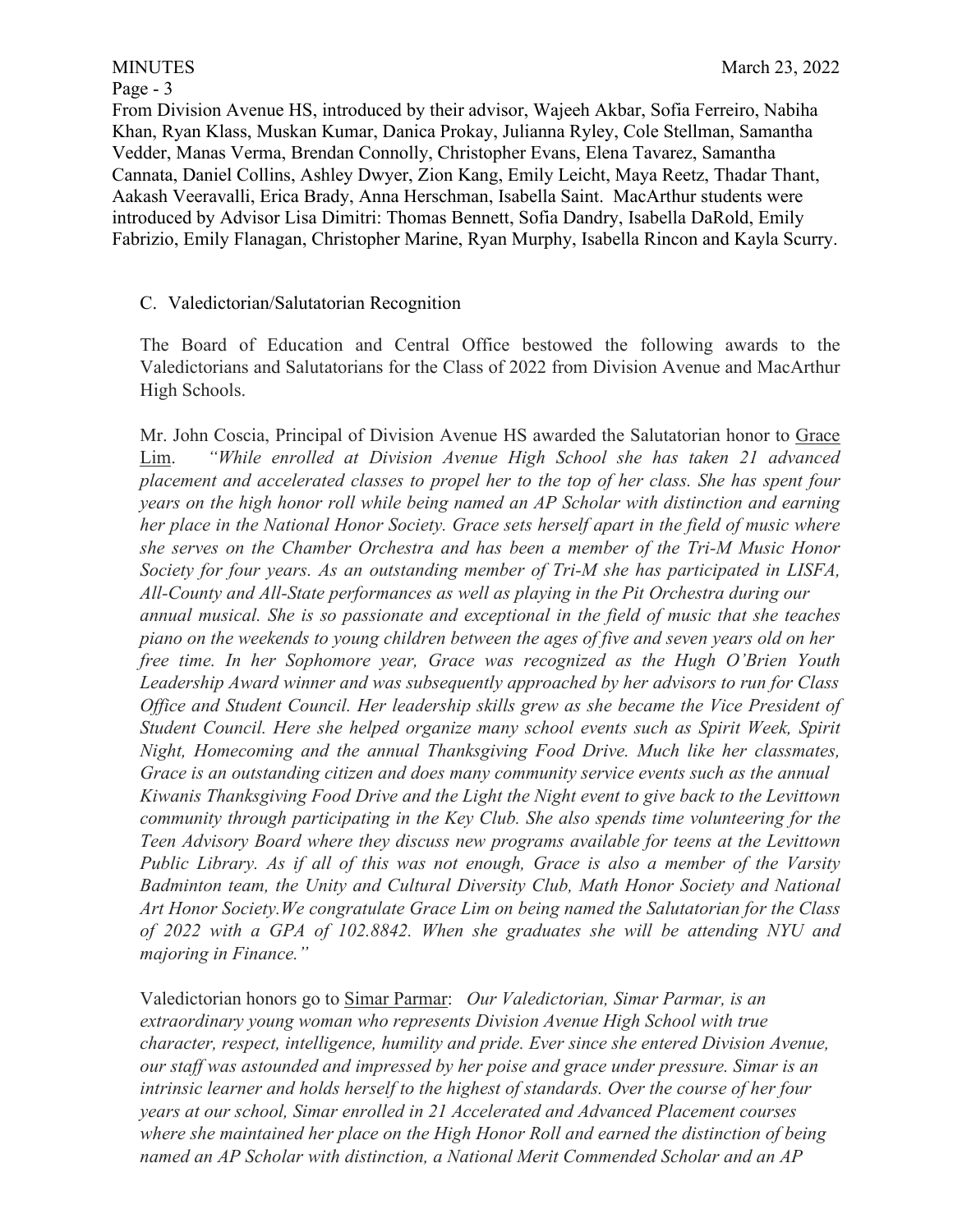## Page - 4

*Capstone diploma recipient. Where Simar thrives academically is in the sciences, where she has earned seven New York State Regional Science Olympiad medals over the course of her 10th, 11th and 12th grade years. In addition to her extraordinary performance in the classroom, she is a vibrant member of the DAHS community. She belongs to the National Honor Society, World Language Honor Society, Key Club, Red Cross Club, Peer Leaders, Mathletes, and Student Council. As a member of the National Honor Society she has lived up to the expectations of helping her community in numerous ways. She serves as a Peer Tutor to her fellow classmates, participates in numerous community service events through Key Club, volunteers time at her local Temple where she serves food to the community, washes dishes and performs many other services that are needed. She also volunteers for the Lazy Days of Summer Community Fair event, and creates a better environment for her high school and community through service projects in the Levittown Do-Something club. Not only is she a remarkable citizen and student, but she is recognized by her peers as an exceptional leader. For three years she has been chosen as her Class President, President of Mathletes and Captain of the Varsity Soccer team where she received the prestigious Scholar Athlete Award and was recognized as an All-Conference soccer player. Her accolades also include the extremely prestigious Triple Impact Competitor Scholarship Award, and the Judith Shapiro Parliamentary Award. We congratulate Simar Parmar on being named Valedictorian for the Class of 2022 with a GPA of 104.4187. When Simar graduates she plans on majoring in Biomedical Engineering with Princeton University being her top choice."* 

Mr. Joseph Sheehan - Principal of MacArthur introduced the class of 2022 Salutatorian, Anna Conway: "*The MacArthur High School Class of 2022's Salutatorian is one amazing, talented and incredible young lady. Throughout her 4 year tenure at MacArthur, she has obtained a plethora of honors and accomplishments. Her overall weighted grade point average is an astounding 103.51, and she is a member of the Math, World Language, Tri-M, and National Honor Societies, she is also a 4 year member of the principal's Honor Roll, a 4 year Renaissance Scholar which symbolizes overall academic excellence, is an integral member of our Quiz Bowl and Mathletes teams, a top tier performer on our Science Olympiad team where she earned 2 medals this past year at the regional level competition! In addition, she also received honorable mention accolades in the National Scholastic Art and Writing competition, as well as 1st, 2nd, and 4th place awards for entering pieces of various styles of writing in the prestigious Irish Cultural Society Writing Contest. Aside from her incredible academic accomplishments, she also possesses spectacular musical talent as she earned a gold medal at NYSSMA for her Level 6 solo, earned an "A+" score for her level 6 violin solo at NYSSMA All State, and earned a spot on the All District Orchestra. She has also played valued roles in several of our after school clubs such as Maccept, Pride for All, and Key Clubs. Believe it or not, she even finds time to volunteer for various community events such as assisting young children in painting rocks for the Levittown Public Library peace garden, and helping children with special needs compete in obstacle courses for the Shooting Stars program. I recently had a conversation with Guidance Counselor Mr. Conaghan regarding this special young lady, and he stated: "When I first met her as a freshman, I could tell right away that she was intelligent, driven, and a mature young woman. She has so many talents that could lead her in different directions, and she has been a tremendous asset for MacArthur H.S. and the community". Well said Mr. Conaghan. She is currently still undecided on what college she will be attending in the Fall, and plans on*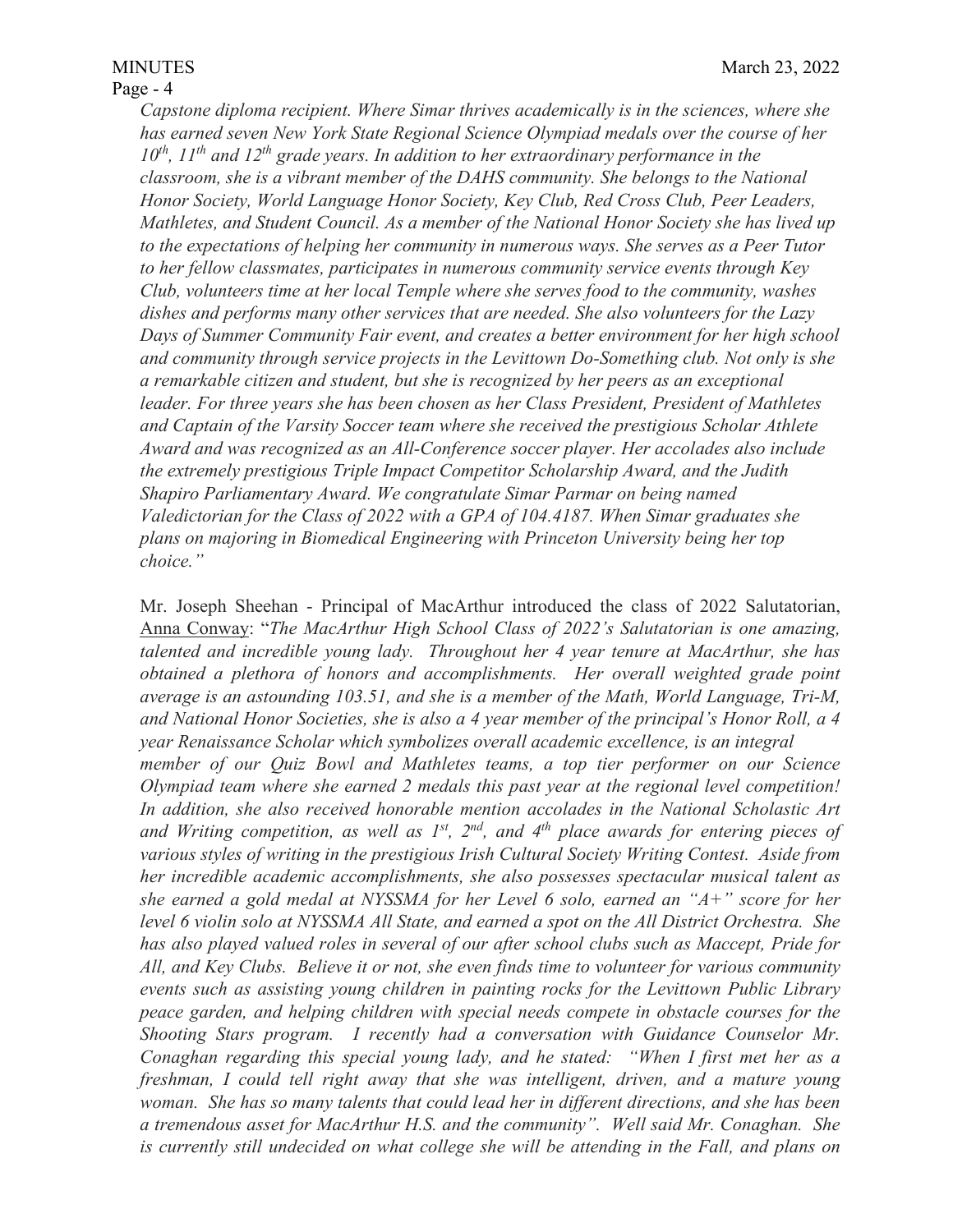*majoring in English. As you can see this is one incredible young lady, and please join me in congratulating the MacArthur High School Class of 2022 Salutatorian - Anna Conway.* 

*Valedictorian Honors g*o to Summer Looney *- When I think of the MacArthur High School Class of 2022 Valedictorian, words like: determination, passion, competence and ambition immediately come to mind. As with our Salutatorian, this young lady has also amassed a beyond impressive resume over the past 4 years. She has obtained an overall weighted grade point average of a mind-boggling 103.82, and is a member of the Math, World Language, and National Honor Societies, she is a 4 year member of the Principal's Honor Roll, a 4 year Renaissance Scholar which symbolizes overall academic excellence, and is an AP Scholar with Honors! As a result of her excellence in Mathematics and Science, she was named the Rensselaer Medal award winner, she also collaborated with her teammate on creating a poster and written abstract that was published in the American Association of Geographers, as well as a 12 page research paper on public awareness and support of parks and preserves that was published in the Middle States Geographers journal, she placed 3rd at the prestigious Nassau Community College Science Fair, and submitted her research project related to nature center visitation and feelings of place during COVID lockdowns into the 2020 Long Island Youth Summit competition where she won best overall Science paper! I'm sure this will come as no surprise, she is an elite member of our Science Olympiad team and was elected co-president of the group her Junior year, and her true passion and talent has been on display for years in our Science Research program. Science Research co-advisor Dr. Friedman had this to say regarding this phenomenal young lady: "She is confident, insightful and caring. She is what I would call a Renaissance woman - a builder, a scholar and a peer reviewed author. She makes us proud and will no doubt continue to make us proud". Well stated Dr. Friedman. In addition to her academic excellence, she is also an exceptional athlete. She has been a standout performer on our extremely successful varsity soccer team where she earned Honorable Mention All-County this past season, as well as our winter and spring track teams where she was recently named All County for the 4X4 relay, and was selected for the All-Tri District Scholar Athlete team for her academic and athletic excellence. Believe it or not, she even finds time to volunteer for various community events such as participating in: Charity Miles which is a Science Olympiad fundraiser for the Alzheimer's Association, Adopt a Family program, and was a volunteer counselor at the Levittown School District's Marine Biology summer camp, just to name a few. She also is currently undecided on what college she will be attending in the fall, and plans on majoring in Environmental Science. As you can see, this is one amazing young lady, and please join me in congratulating the MacArthur High School Class of 2022 Valedictorian - Summer Looney. "* 

The Budget meeting moved back to the Large Board room

## IV. INFORMATIONAL ITEMS

## A. PTA Advisory Committee Report on Budget

Susanne Gallina provided the Board of Education with the building requests to the PTA Advisory Committee. Dr. Dillon met with the committee to discuss these requests and is happy to say that some of the requests are already in progress. He will present the status of all requests to the Board, noting whether they are in progress, potential and wish-list items. Dr. McDonald thanked the PTA for all they do for the students of Levittown.